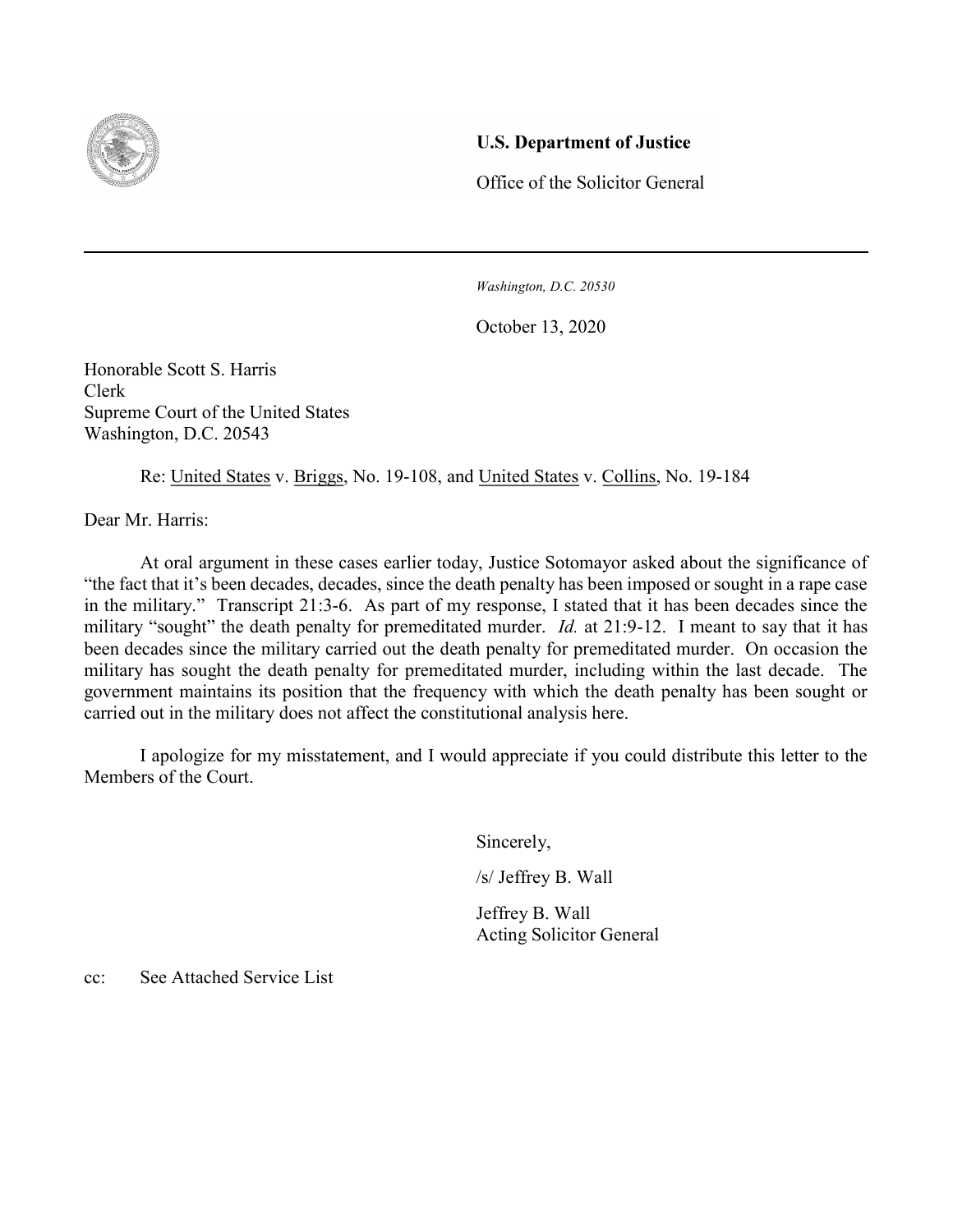19-0108 USA MICHAEL J.D. BRIGGS

> PETER COOTE PENNONI 1900 MARKET STREET SUITE 300 PHILADELPHIA, PA 19103 215-222-3000 PCOOTE@PENNONI.COM

ZACHARY A. GRAY DEPARTMET OF THE ARMY 9275 GUNSTON ROAD FORT BELVOIR, VA 22060-5546 703-806-0676 ZACHARY.A.GRAY8.MIL@MAIL.MIL

JEFFREY T. GREEN SIDLEY AUSTIN LLP 1501 K STREET, N.W. WASHINGTON, DC 20005 202-736-8291 JGREEN@SIDLEY.COM

ALLYSON N. HO GIBSON, DUNN & CRUTCHER LLP 2001 ROSS AVENUE DALLAS, TX 75201-2911 214-698-3233 AHO@GIBSONDUNN.COM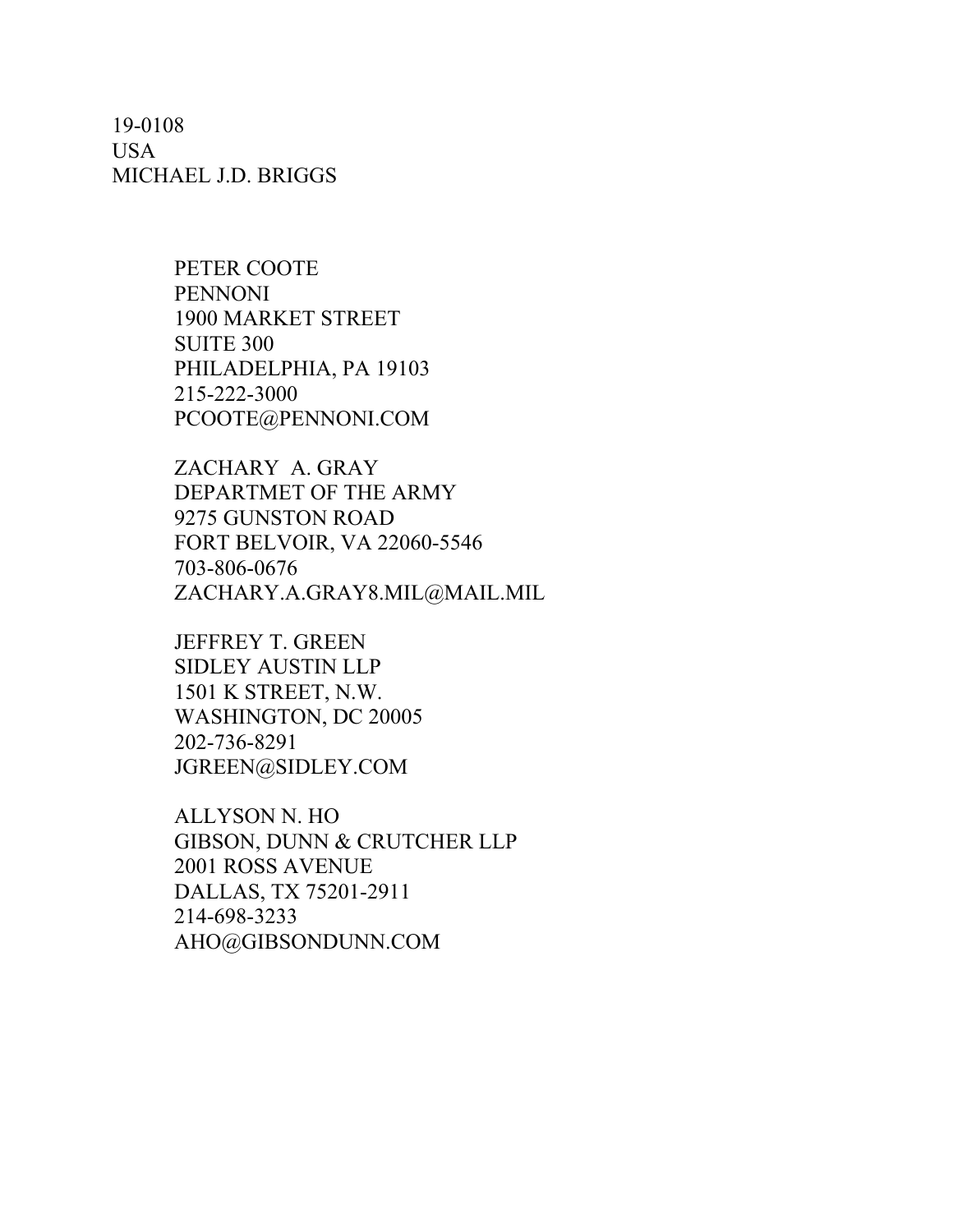MAJ. JOHNATHAN LEGG FAIRCHILD HALL ROOM 6H-194 US AIR FORCE ACADEMY, CO 80840 JOHNATHAN.LEGG@USAFA.EDU

JEREMY B. LOWREY ATTORNEY AT LAW PO BOX 153 SHERIDAN, AR 72150 870-328-4957 JLOWREY@CENTERLANE.ORG

ELIZAB ETH G. MAROTTA DEFENSE APPELLATE DIVISION 9275 GUNSTON ROAD FORT BELVOIR, VA 22060-5546 703-693-0647 ELIZABETH.G.MAROTTA.MIL@MAIL.MIL

DAVID P. SHELDON LAW OFFICES OF DAVID P. SHELDON, PLLC 100 M STREET, SE SUITE 600 WASHINGTON, DC 20003 202-546-9575 DAVIDSHELDON@MILITARYDEFENSE.COM

STEVEN I. VLADECK 727 EAST DEAN KEETON STREET AUSTIN , TX 78705 SVLADECK@LAW.UTEXAS.EDU

TERRI ZIMMERMAN 770 S. POST OAK LANE SUITE 620 HOUSTON , TX 77056 TERRI.ZIMMERMAN@ZLZSLAW.COM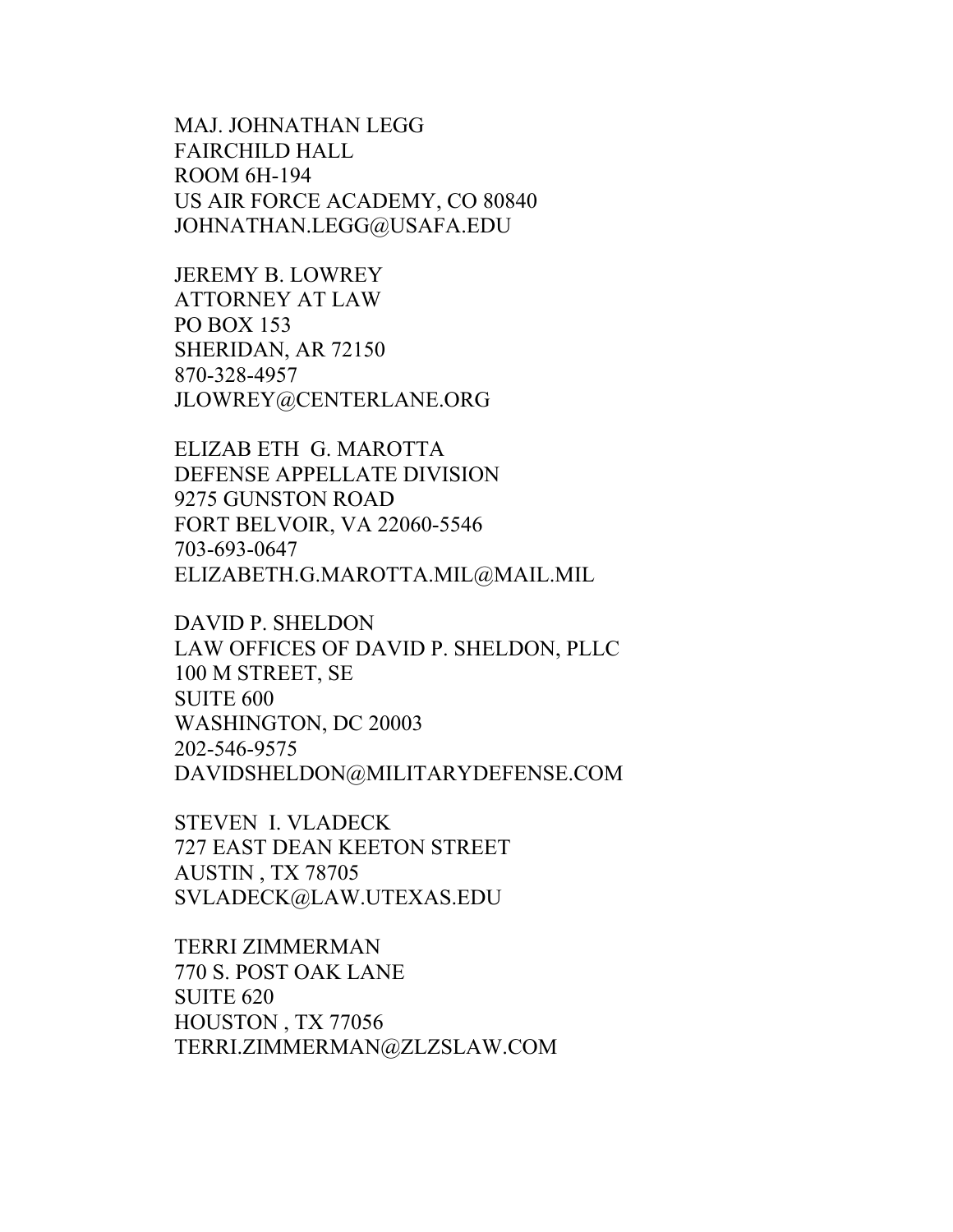19-0184 USA RICHARD D. COLLINS AND HUMPHREY DANIELS, III

> WILLIAM E. CASSARA P.O. BOX 2688 EVANS, GA 30809 706-860-5769 BILL@WILLIAMCASSARA.COM

PETER COOTE PENNONI 1900 MARKET STREET SUITE 300 PHILADELPHIA, PA 19103 215-222-3000 PCOOTE@PENNONI.COM

ZACHARY A. GRAY DEPARTMET OF THE ARMY 9275 GUNSTON ROAD FORT BELVOIR, VA 22060-5546 703-806-0676 ZACHARY.A.GRAY8.MIL@MAIL.MIL

JEFFREY T. GREEN SIDLEY AUSTIN LLP 1501 K STREET, N.W. WASHINGTON, DC 20005 202-736-8291 JGREEN@SIDLEY.COM